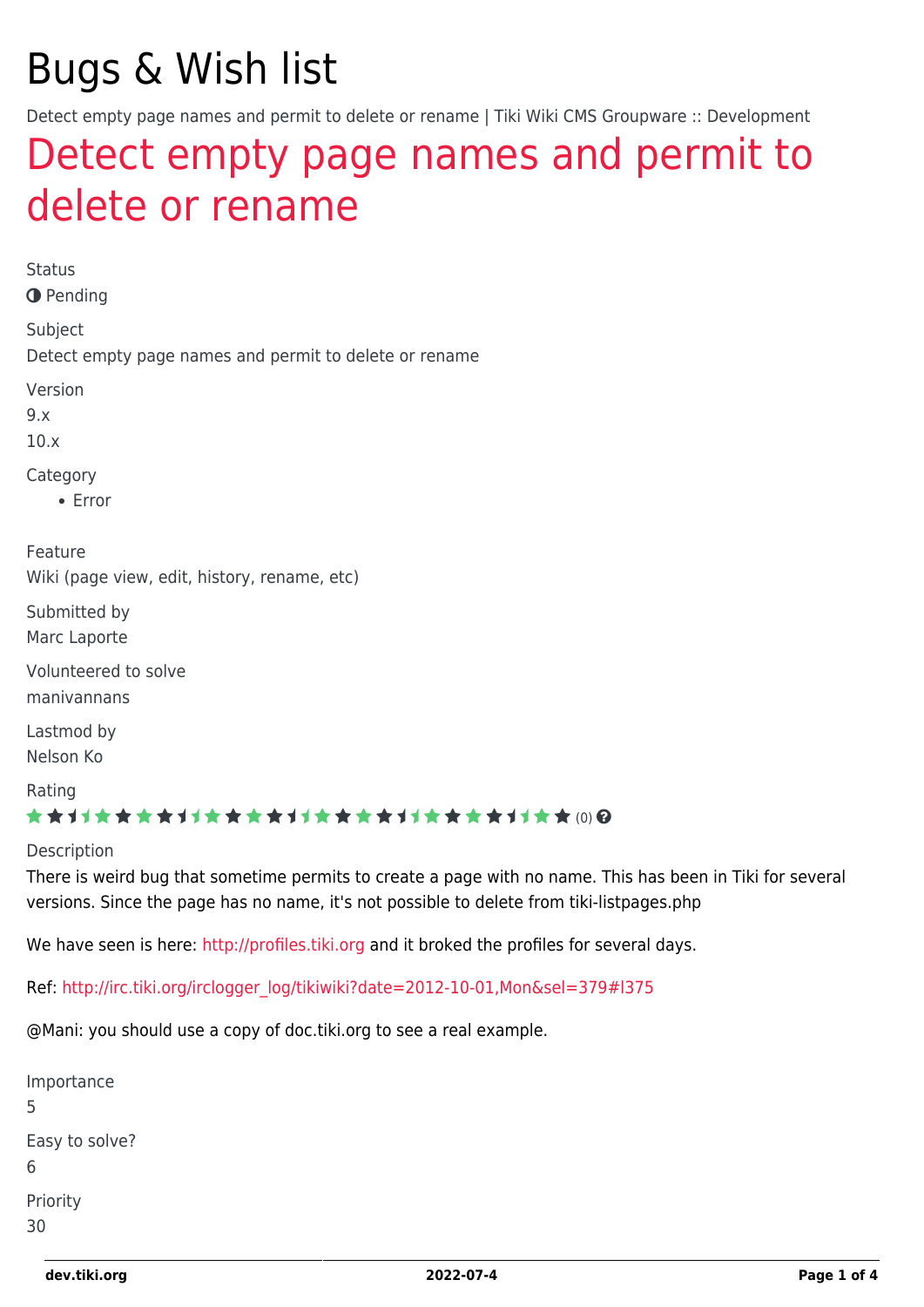#### Demonstrate Bug (Tiki 19+) Please demonstrate your bug on show2.tikiwiki.org

Version: trunk ▼ [Create show2.tikiwiki.org instance](#page--1-0)

Ticket ID 4301 Created Monday 01 October, 2012 21:28:53 GMT-0000 by Marc Laporte LastModif Thursday 28 November, 2013 01:15:18 GMT-0000

## Comments



#### [Marc Laporte](https://dev.tiki.org/user11197) 10 Oct 12 13:39 GMT-0000

[http://demo.tiki.org/9x/tiki-admin.php?profile=&categories%5B%5D=SVx&categories%5B](http://demo.tiki.org/9x/tiki-admin.php?profile=&categories%5B%5D=SVx&categories%5B%5D=Featured+profiles&repository=http%3a%2f%2fprofiles.tiki.org%2fprofiles&page=profiles&preloadlist=y&list=List#step2) [%5D=Featured+profiles&repository=http%3a%2f%2fprofiles.tiki.org%2fprofiles&page=p](http://demo.tiki.org/9x/tiki-admin.php?profile=&categories%5B%5D=SVx&categories%5B%5D=Featured+profiles&repository=http%3a%2f%2fprofiles.tiki.org%2fprofiles&page=profiles&preloadlist=y&list=List#step2) [rofiles&preloadlist=y&list=List#step2](http://demo.tiki.org/9x/tiki-admin.php?profile=&categories%5B%5D=SVx&categories%5B%5D=Featured+profiles&repository=http%3a%2f%2fprofiles.tiki.org%2fprofiles&page=profiles&preloadlist=y&list=List#step2)



#### [Nelson Ko](https://dev.tiki.org/user9801) 24 Nov 13 17:30 GMT-0000

Mani,

Can you check in the database dump tiki pages for phantom pages and show the issue here? We'd like to think of a way to code a way for the system to "self heal" if possible.



#### [manivannans](https://dev.tiki.org/user11621) 27 Nov 13 12:18 GMT-0000

Hi Nelson,

Actually this is the space issue. we can edit page like <https://doc.tiki.org/tiki-editpage.php?page=++.>I tried this pagename $(++)$  to view, but spaces are not allowed in tiki-index.php. also I checked this on DB, it contains empty field. we can trim space from pagename at the time of creation or otherwise we can process(edit, rename, delete) based on page id.

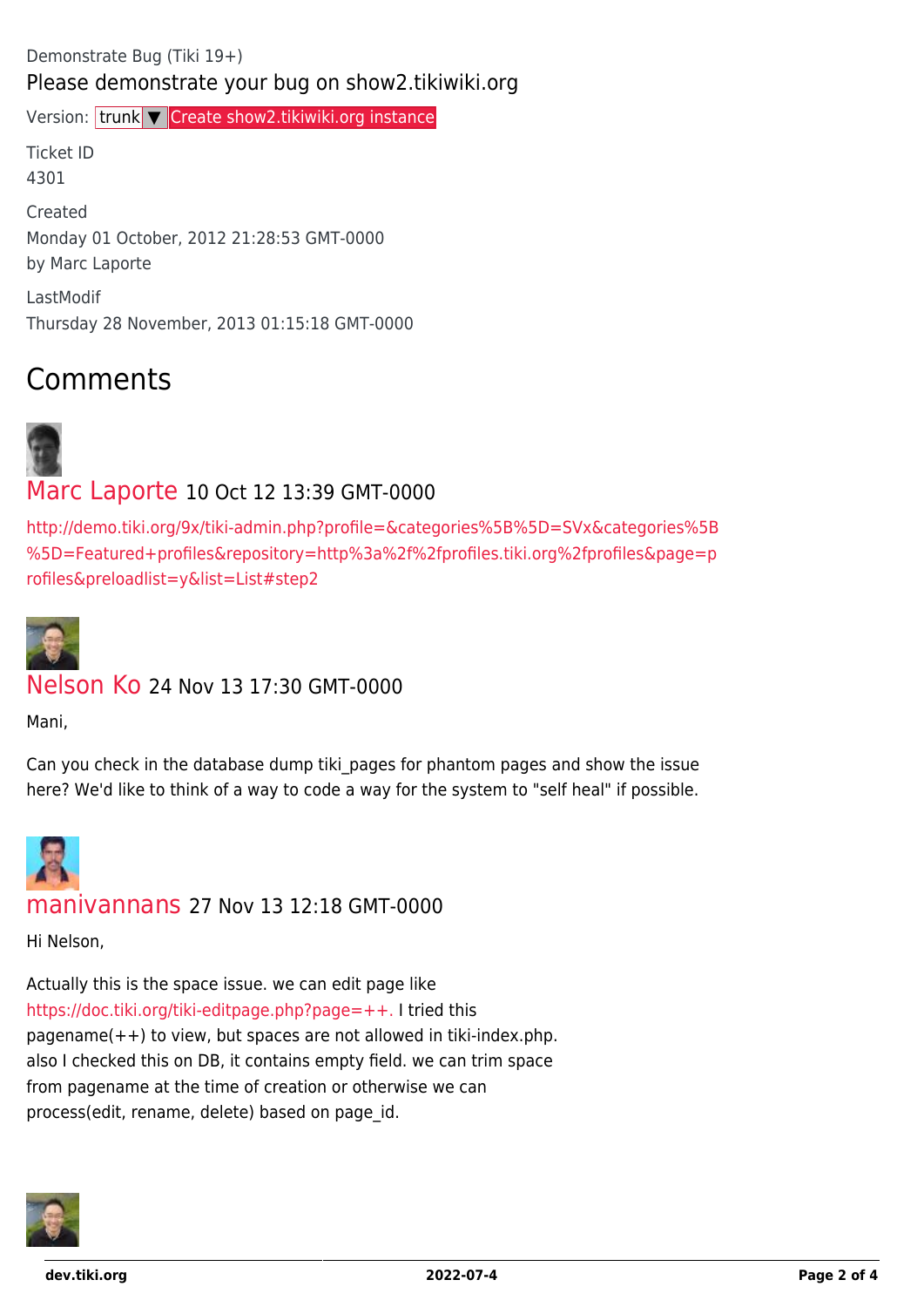#### [Nelson Ko](https://dev.tiki.org/user9801) 28 Nov 13 01:13 GMT-0000

I have removed the page by going to [https://doc.tiki.org/tiki-rename\\_page.php?page=++](https://doc.tiki.org/tiki-rename_page.php?page=++) and renaming the page to broken and then removing it.

I suggest we do nothing else. I am not sure what kind of self healing is possible. The page looked like a default home page so it probably is due to past bug on system creating home page.



[Marc Laporte](https://dev.tiki.org/user11197) 29 Nov 13 00:21 GMT-0000

This bug has caused issues in the data of plenty of Tikis.

Doing nothing causes support issues and frustration by members of the community. It gives them an impression that this thing is not stable. We know that this is harmless, but how are they supposed to resolve?



#### [Arild Berg](https://dev.tiki.org/user11385) 29 Nov 13 10:25 GMT-0000

The table definition allows for empty strings. Maybe that should be changed, so a non-empty string is required?

Current definition... CREATE TABLE `tiki\_pages` ( `page\_id` int(14) NOT NULL auto\_increment, `pageName` varchar(160) NOT NULL default '', ...

See also

[http://stackoverflow.com/questions/15093893/an-attempt](http://stackoverflow.com/questions/15093893/an-attempt-to-update-a-not-null-var-char-field-sets-the-field-to-an-empty-string) [-to-update-a-not-null-var-char-field-sets-the-field-to-an](http://stackoverflow.com/questions/15093893/an-attempt-to-update-a-not-null-var-char-field-sets-the-field-to-an-empty-string)[empty-string](http://stackoverflow.com/questions/15093893/an-attempt-to-update-a-not-null-var-char-field-sets-the-field-to-an-empty-string)

An update script is probably required.

### Attachments

| filename | created | hits | comment | version | filetype |
|----------|---------|------|---------|---------|----------|
|          |         |      |         |         |          |